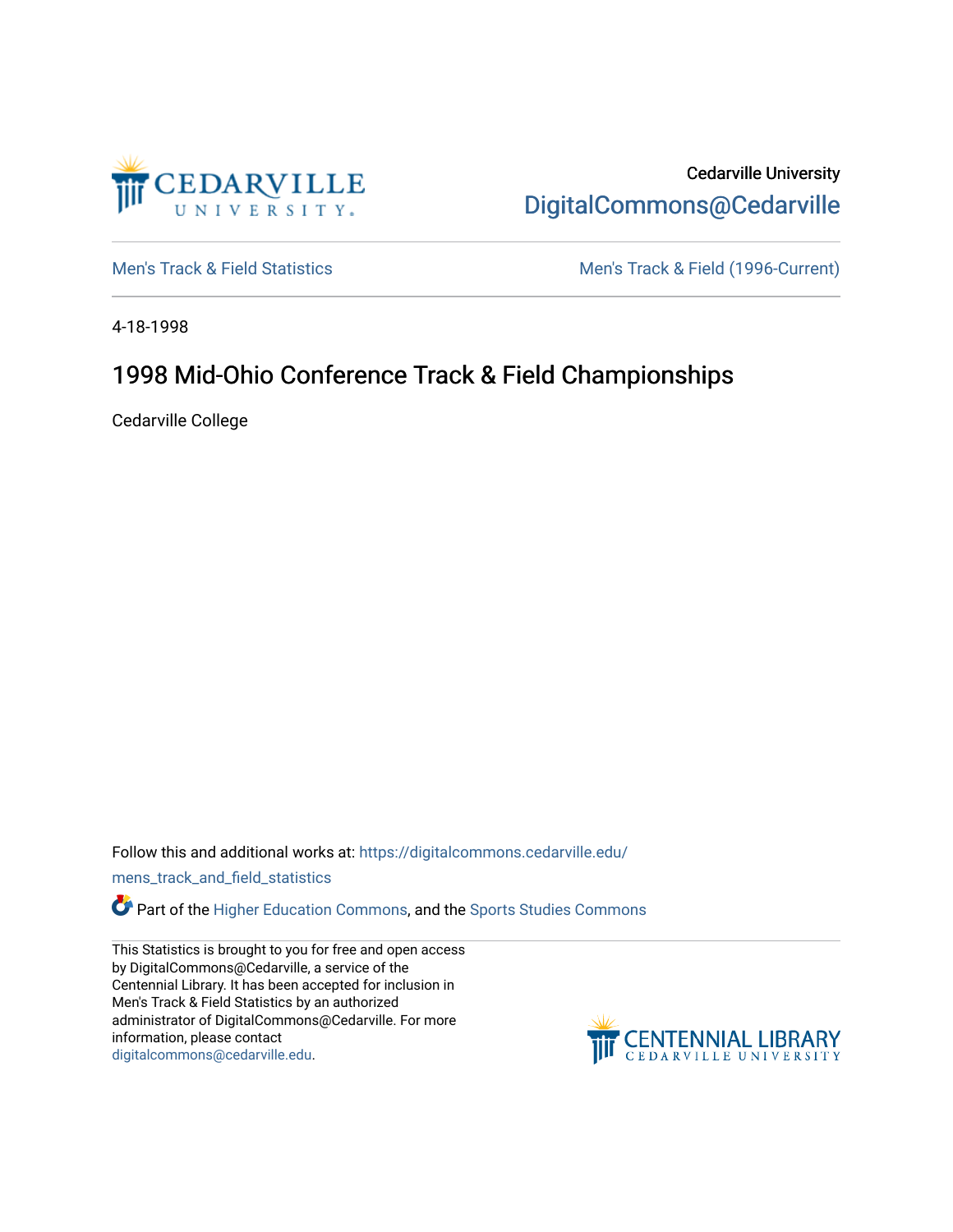$\tilde{\mathbf{z}}$ 

ä,

## 1998 Mid-Ohio Conference Track & Field Championships<br>Saturday, April 18, 1998 • University of Rio Grande • Rio Grande, Ohio<br>Men's Meet Results

|                                           | Hammer                 |                   |                               |                                            |
|-------------------------------------------|------------------------|-------------------|-------------------------------|--------------------------------------------|
| 1                                         | Chris Walls            | Valsh             | 146°6"                        | б                                          |
| 2                                         | Jason Casey            | Nio Grande        | 132'5''                       | $\frac{4}{1}$                              |
| 3                                         | James Pappas           | Aalone            | 128'7"                        |                                            |
| 4                                         | Martin Yamgolos        | <b>Valsh</b>      | 1259"                         |                                            |
| 5                                         | Jon Fried              | . Malone          | $116^{\circ}2^{\prime\prime}$ | $\begin{array}{c} 3 \\ 2 \\ 1 \end{array}$ |
|                                           | Shot Put               |                   |                               |                                            |
| 1                                         | James Pappas           | Aalone            | 47'8"                         | б                                          |
| 2                                         | Chris Starner          | dio Grande        | 47'2"                         |                                            |
| 3                                         | John Baker             | Malone            | 45'11.5"                      |                                            |
| 4                                         | Dan Hudson             | <b>Cedarville</b> | 44'8.5"                       |                                            |
| $\overline{\mathbf{5}}$                   | <b>Brent Davis</b>     | Malone            | 42'8"                         | 4321                                       |
| Javelin                                   |                        |                   |                               |                                            |
| 1                                         | Dan Hudson             | <b>Cedarville</b> | 168'7''                       | 6                                          |
| $\overline{z}$                            | <b>Chad Zimmerman</b>  | <b>Rio Grande</b> | 166'3"                        | 4                                          |
| 3                                         | <b>Brent Davis</b>     | Malonc            | 164'3"                        | 3                                          |
| 4                                         | Jon Fried              | Malone            | 153'1"                        | 2                                          |
| 5                                         | Brian Magrett          | vialone           | 152'9"                        | $\mathbf{1}$                               |
|                                           |                        |                   |                               |                                            |
|                                           | Pole Vault             |                   |                               |                                            |
| $\mathbf{I}$                              | <b>Jason Alexander</b> | Cedarville        | 12'6"                         | 6                                          |
| $\overline{2}$                            | Aaron Margene          | <b>Ledarville</b> | 11'                           | 4                                          |
| 3                                         | <b>Tony Steward</b>    | Valone            | 10'6''                        | 3                                          |
|                                           | High Jump              |                   |                               |                                            |
| 1                                         | Nate Freeman           | Cedarville        | 6'8"                          | 6                                          |
| 2                                         | Eric Seitz             | <b>Rio Grande</b> | 6'6''                         | 4                                          |
| 3                                         | <b>Greg Havens</b>     | <b>Cedarville</b> | 6'4''                         | 2.5                                        |
| 4                                         | Andrew Amicarelli      | lio Grande        | $6^{\circ}4^{\circ}$          | 2.5                                        |
| 5                                         | J.P. Sexton.           | Walsh             | 6,                            | $\mathbf{1}$                               |
|                                           | Long Jump              |                   |                               |                                            |
| ı.                                        | Andrew Amicarelli      | Rio Grande        | 21'5''                        | 6                                          |
|                                           | <b>Chris Leverette</b> | <b>Cedarville</b> | 21'4.25"                      | 4                                          |
| $\frac{2}{3}$                             | Tony Steward           | Malone            | 20' 11"                       | 3                                          |
| Λ                                         | Andrew Shokalz         | Malone            | 20'4.25''                     | 2                                          |
| 5                                         | $IP.$ Sexton           | Walsh             | 20'4"                         | 1                                          |
|                                           | Triple Jump            |                   |                               |                                            |
|                                           | Andrew Shokalz         | Malone            | 42'11"                        | 6                                          |
| $\frac{1}{2}$ $\frac{2}{4}$ $\frac{3}{5}$ | Andrew Amicarelli      | Rio Grande        | 41'10"                        |                                            |
|                                           | J.P. Sexton            | Walsh             | $41^{\circ}$ .5"              | $\frac{4}{3}$ $\frac{2}{1}$                |
|                                           | Mike Harlley           | Rio Grande        | $40^{\circ}3.5^{\circ}$       |                                            |
|                                           | Tony Steward           | Malone            | 39'1.5"                       |                                            |
| Discus                                    |                        |                   |                               |                                            |
| $\mathbf{1}$                              | Dan Hudson             | Cedarville        | 164'10"                       | 6                                          |
| 2                                         | Nate Javins            | Rio Grande        | 149'                          |                                            |
| 3                                         | Paul Pennington        | Malone            | 147'8"                        |                                            |
| 4                                         | Chris Starner          | Rio Grande        | 141'                          | $\frac{4}{3}$                              |
| 5                                         | Shawn Graves           | Cedarville        | 132'10"                       | 1                                          |
|                                           |                        |                   |                               |                                            |

 $\bar{1}$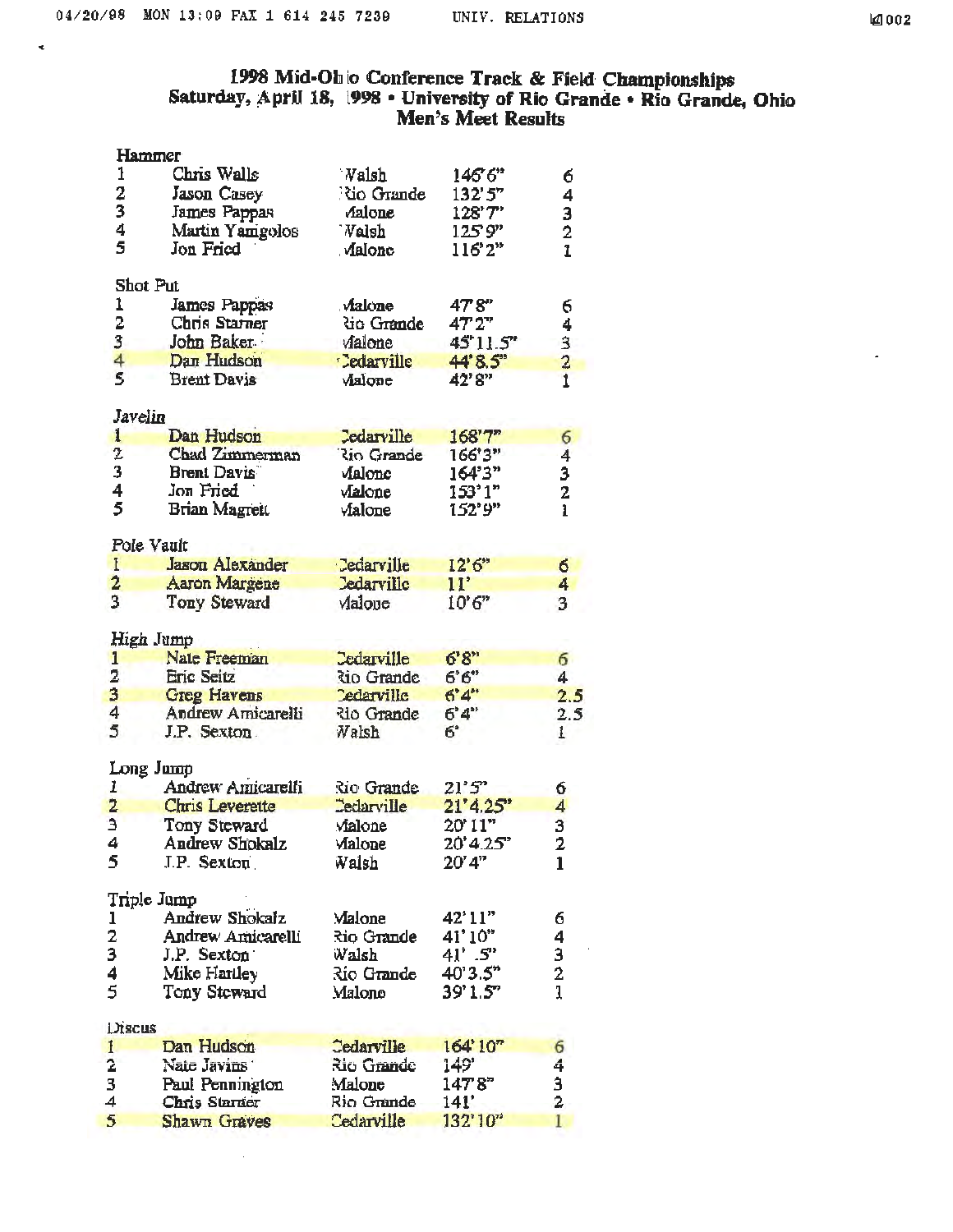| 10,000M                 |                      |                   |          |                                           |
|-------------------------|----------------------|-------------------|----------|-------------------------------------------|
| 1                       | <b>Eric Crawford</b> | <b>Cedarville</b> | 33:19.95 | 6                                         |
| $\overline{2}$          | Chris Wise           | 'Valsh            | 34:00.16 | 4                                         |
| 3                       | Zach Gingerich       | Aalone            | 34:23.08 |                                           |
| 4                       | Rob Bailey           | <b>Tiffin</b>     | 34:56.00 | $\frac{3}{2}$                             |
|                         |                      |                   |          | $\overline{1}$                            |
| 5                       | Scott Ruhlman        | <b>Cedarville</b> | 35:10.00 |                                           |
|                         | 3,000M Steeplechase  |                   |          |                                           |
| 1                       | Rob Cummings         | <b>Valsh</b>      | 9:41.21  | 6                                         |
| 2                       | Nate Rish            | Walsh             | 9:56.62  | 4                                         |
| 3                       | Shane Ricker         | No Grande         | 9:57.09  |                                           |
| 4                       | Rob Graesle          | Aalone            | 9:57.39  | 3<br>2                                    |
| 5                       | Karl Abokas          | Malone            | 9:59.26  | $\mathbf{1}$                              |
|                         | 4x100M Relay         |                   |          |                                           |
| 1.                      | Malone               |                   | 43.67    | 6                                         |
|                         |                      |                   |          |                                           |
| $\overline{a}$          | Cedarville           |                   | 44.03    | 4                                         |
| 3                       | Rio Grande           |                   | 47.40    | $\frac{3}{2}$                             |
| 4                       | Walsh                |                   | 58.56    |                                           |
| 1,500M                  |                      |                   |          |                                           |
| 1                       | Matt Reneker         | <b>Nalsh</b>      | 4:00.21  | 6                                         |
| $\overline{\mathbf{c}}$ | John McDaniel        | Malone            | 4:00.68  | 4                                         |
| 3                       | Chris Merrill        | <b>Edarville</b>  | 4:03.78  |                                           |
| 4                       | John Fivecoat        | Malone            | 4:05.25  | $\frac{3}{2}$                             |
| 5                       | Ken Loescher         | <b>Cedarville</b> | 4:07.62  | 1                                         |
|                         |                      |                   |          |                                           |
|                         | 110M Hurdles         |                   |          |                                           |
| $\mathbf{1}$            | Andrew Amicarelli    | <b>Rio Grande</b> | 15.12    | 6                                         |
| 2                       | J.P. Sexton          | <b>Nalsh</b>      | 15.15    |                                           |
| 3                       | Chris Leverette      | <b>Cedarville</b> | 15.59    | $\frac{4}{3}$<br>$\frac{3}{1}$            |
| $\overline{\bf{4}}$     | Nate Noggle          | Malone            | 15.65    |                                           |
| 5                       | Scott Mullany        | Malone            | 15.72    |                                           |
| 400M                    |                      |                   |          |                                           |
| Ĵ.                      | Eric DeMario         | Malone            | 50.39    | 6                                         |
| 2                       | Jeremy Cross         | Nalsh             | 50.99    | 4                                         |
| Ŕ                       | Andrew Shokalz       | vialone           | 51.39    | 3                                         |
| ╯                       | Chad Wise.           | Valsh             | 51.45    | 2                                         |
| 4                       |                      |                   | 52.46    | $\mathbf{1}$                              |
| 5                       | Ryan Conrad          | Malone            |          |                                           |
| 100M                    |                      |                   |          |                                           |
| 1                       | Linton Ellis         | Cedarville        | 11.16    | 6                                         |
| $\frac{2}{3}$           | Damon Kimbrough      | Malone            | 11.56    |                                           |
|                         | Norris Petty         | Vlaione           | 11.63    |                                           |
| 4                       | Jerrod Detter        | Malone            | 11.96    | $\frac{4}{3}$ $\frac{3}{2}$ $\frac{1}{1}$ |
| 5                       | Tony Steward         | Malone            | 12.06    |                                           |
| 800M                    |                      |                   |          |                                           |
| 1                       | <b>Eddie Nehus</b>   | <b>Cedarville</b> | 1:56.50  | 6                                         |
|                         |                      | Walsh             | 1:57.63  | 4                                         |
| 2                       | Matt Reneker         |                   |          |                                           |
| 3                       | John McDaniel        | Malone            | 1:58.43  |                                           |
| 4                       | Todd Hintz           | <b>Cedarville</b> | 1:59.40  | $\frac{3}{2}$                             |
| 5                       | <b>Bob Peters</b>    | Tiffin            | 1:59.64  |                                           |
|                         |                      |                   |          |                                           |

 $\boldsymbol{r}$ 

 $\frac{1}{\epsilon}$